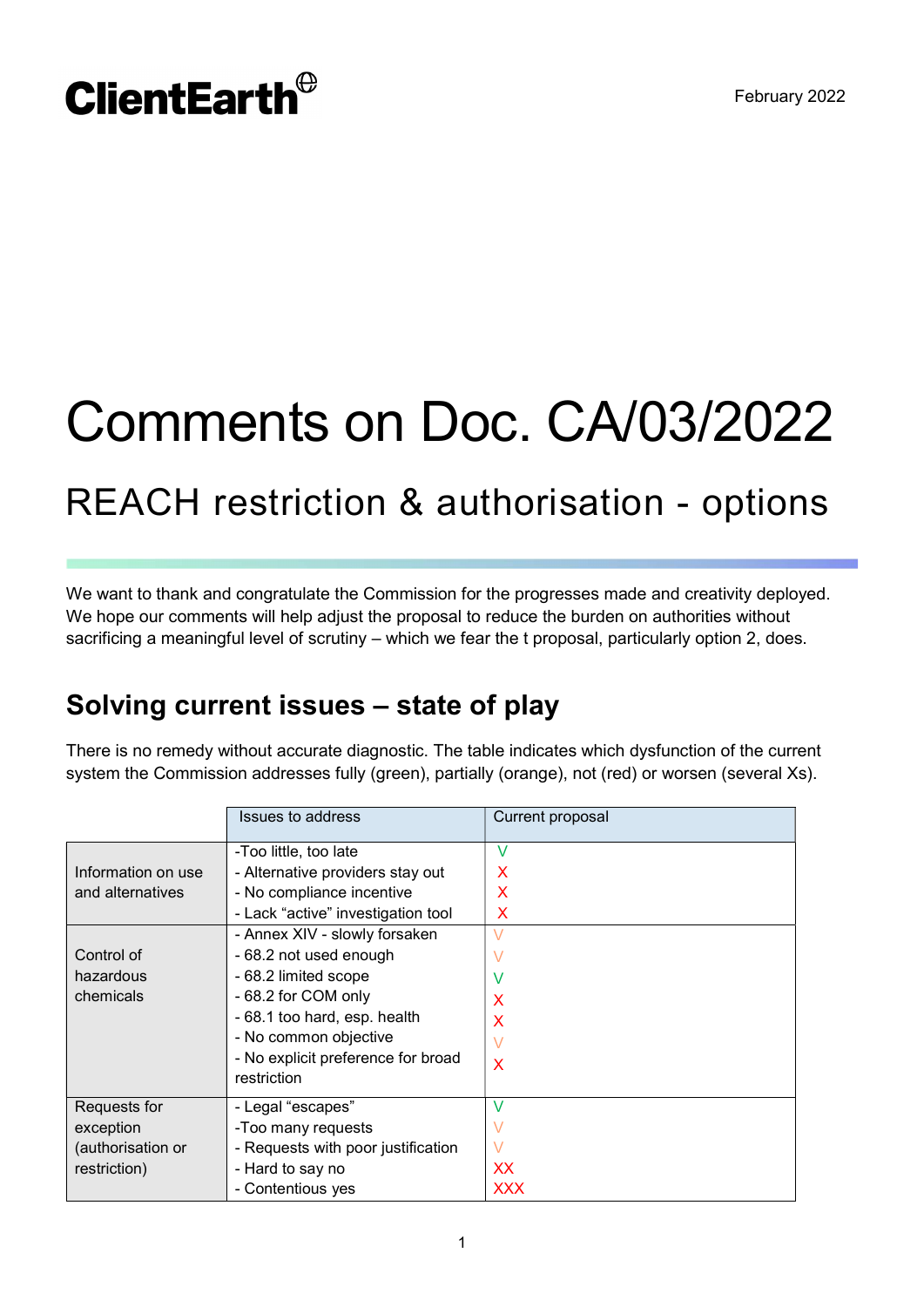

# Solving current issues – way forward

# Information on use & alternative: Use it? Say it, Sort it

- Notification obligation from register of intention and candidate list of detailed information on use & alternative
- $\checkmark$  Active information tool market survey and investigation power (compulsory question to any company

# Restriction: make space for best

- $\checkmark$  Incentive for substitution
- Fees on use & foreseeable, quick phase out.
- Obligation to do a substitution plan from candidate list & Support to substitution
- $\checkmark$  Easy-to-adopt broad and precautionary restrictions
- No compulsory pre-listing for 68.1
- Stated goal to minimise emissions and stated preference for broad scope

 $\checkmark$  Compliance incentive (no exception to future ban if non-compliance with info obligation)

- Member States can trigger, directly or indirectly, 68.2
- 68.2 expanded to PBT, vPvB, PMT, vPvM, EDCs and later immunotoxicants and reprotoxicants as well as to professional uses
- 68.1 eased up (unacceptable use triggers the restriction, requirement closer to PBT restriction regime to build the dossier, refocused role for SEAC and RAC)
- Quicker transition from candidate list to annex XIV

# Handling exceptions: easy no, constrained yes

- $\checkmark$  Filter requests less are allowed
- More and stronger barriers: essential use, compliance with information obligation, conformity & completeness checks
- Fully documented "bridging application" or critical uses without alternatives receive short transition period with entry on Annex XIV
- There is a role for authorisation, if reformed
- One route, no SEA: critical use without alternative, with substitution plan & risk minimised. Refocused role for SEAC
- AfA with similar uses must be joined, better definition of scope (intermediate, definition of use)
- Deadline for final decision, short grace period if rejected
- $\checkmark$  End separation restriction/authorisation
- Restrictions can send some uses to authorisation (with deadlines & eligibility criteria)
- Both can be adopted in parallel (level playing field)
- $\checkmark$  Stricter regime
- Fees, monitoring, reporting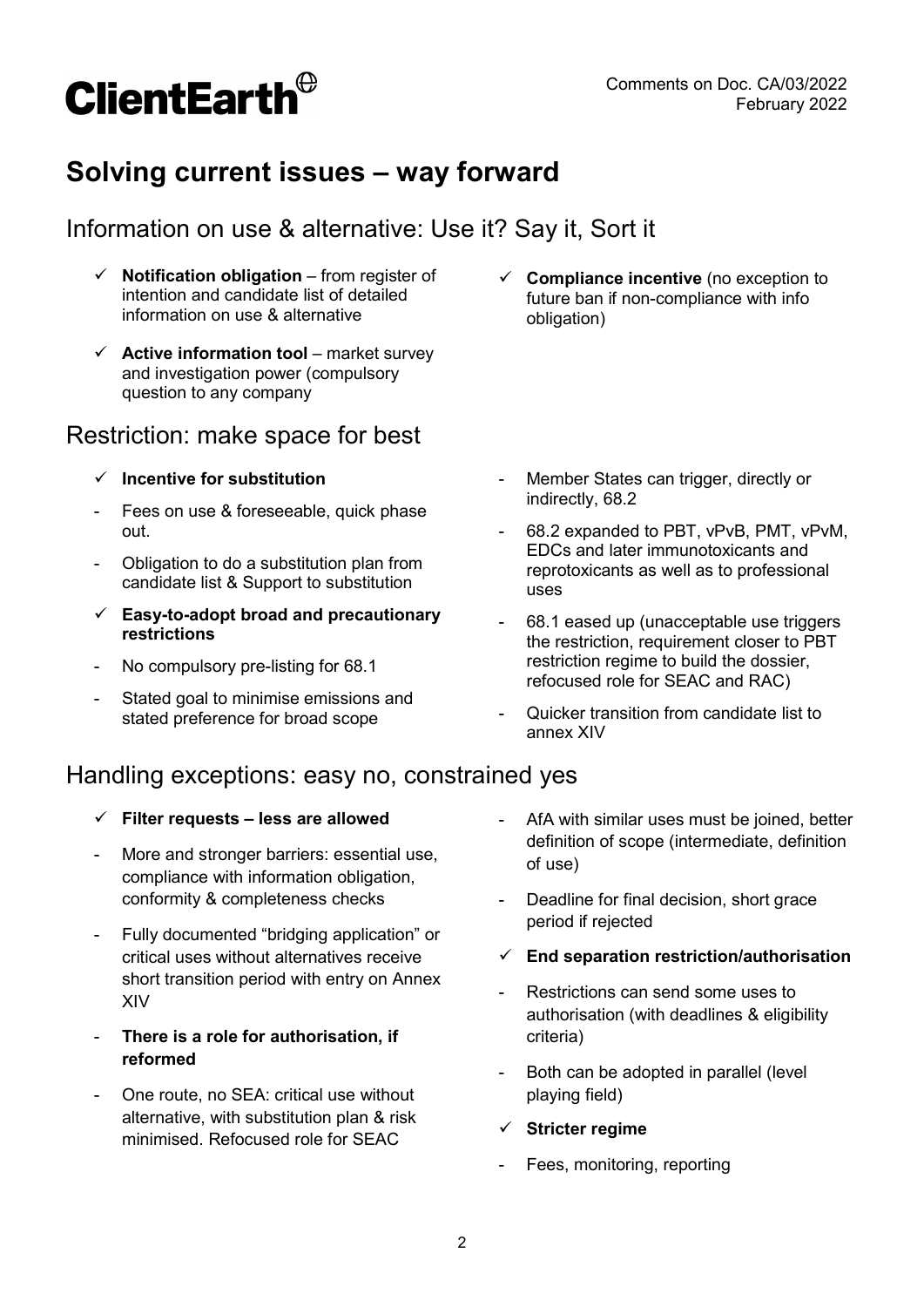# **ClientEarth**<sup>®</sup>

# Zooming in - comments on the options

# Section 3.1 Candidate list

We support the idea of maintaining the Candidate list and reinforcing its role as an information gathering tool and substitution incentive. We oppose turning the Candidate list into a systematic compulsory prestep for restrictions.

#### To keep

- Make the candidate list a more powerful information tool, knowing that:
	- It must lead to the notification of detailed information on use, volumes and alternative
	- This obligation should add to  $-$  and not replace -reinforced registration obligations
	- Article 33 should be amended in parallel to make compulsory the information identified by ECHA, in the context of the SCIP database, as needed but without a legal basis for compulsory notification.
- Substitution incentive in the form of fees

#### To drop

• The candidate list must not become a compulsory pre-step to 68.1 or 68.2 restrictions. This would delay the process, and undermine the most ambitious or complex restrictions: broad, precautionary, non-intentional uses/degradation products.

#### To add

- Incentive for compliance with the obligation to notify information (for ex. cannot ask for authorisation/derogation later in the process if has not complied). Experience showed that non-compliance is common, which might happen again here as there is a double risk for companies in giving the information (restrictions + fees).
- The fast-track SVHC identification for substance with harmonised classification under CLP is a great idea, the reciprocal should also apply (fast track CLH if identified as SVHC) to save resources.
- Possibility for ECHA to use the fee budget for systematic market surveys, to identify alternatives.
- Power for ECHA to ask any company (SVHC producer, user, alternative provider, user, competitor) question to clarify the conditions of use and alternative state of play – similar to investigative power under competition law.

Those last two are indispensable to ensure that the experience of alternative users and providers will be known and integrated to the process – this is one of the main lessons of the last 10 years.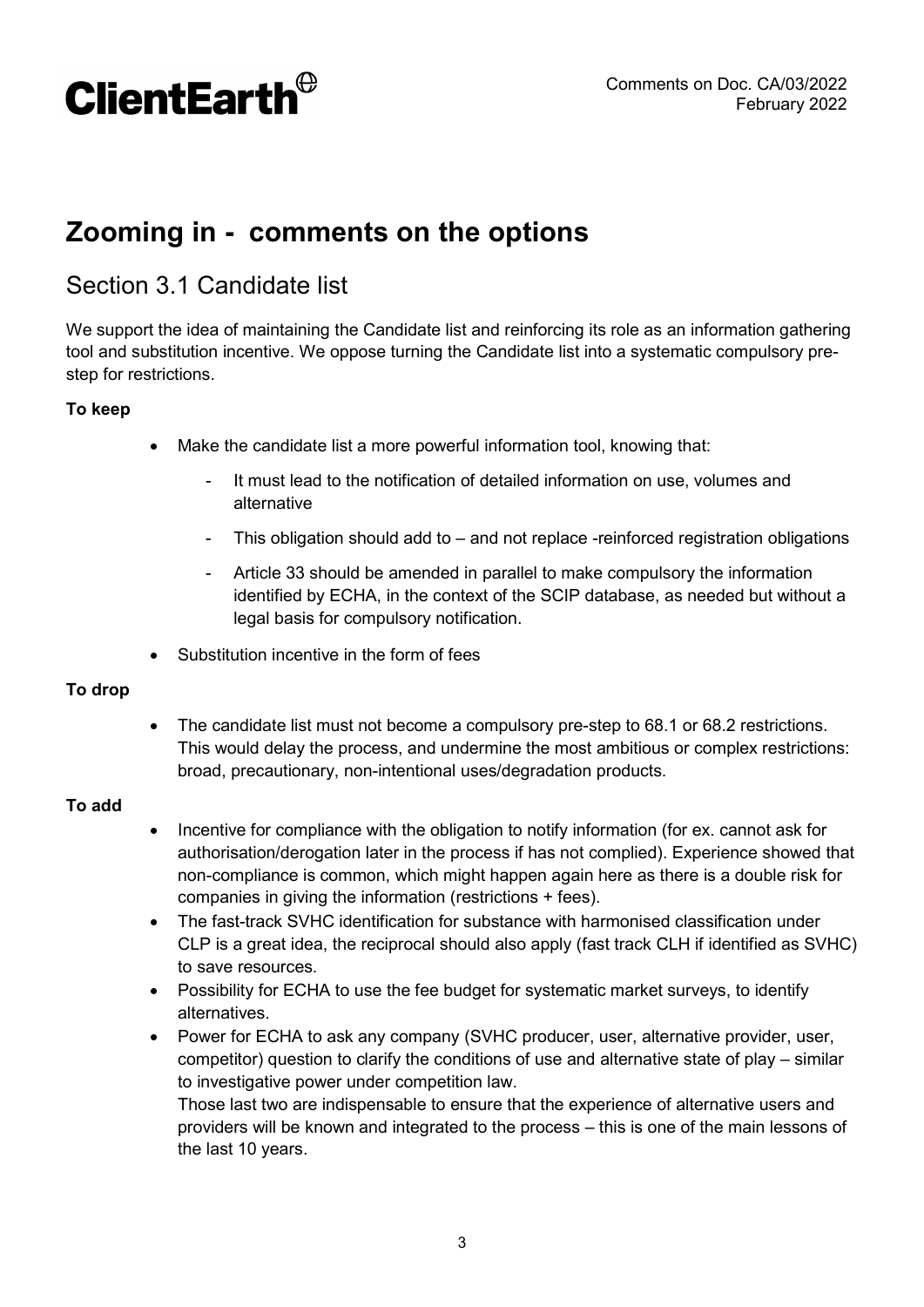

# Section 3.2 Policy option 1

### 3.2.1 Prioritisation and inclusion of substances into Annex XIV

We support the idea of a quicker and more foreseeable evolution from candidate list to restriction (annex XIV and/or restrictions).

#### To keep

- Addition to prioritisation criteria
- Deadline for the Commission to amend Annex XIV
- No or simplified consultation

#### To clarify

• It is unclear whether the amendment of Article 58.2 is meant to prevent exemptions or extend the exemptions which can be set. If the intention is the latter, detailed reasons need to be given to justify this weakening of the scope.

#### 3.2.2 Application for authorisation

The reform of the authorisation system must improve the system by 1) restricting the number of situations eligible for authorisation 2) closing legal escapes 3) make it easy to say "no" 4) make it easy to properly regulate the "yes". The proposal of the Commission makes progress in this direction but needs to add elements to bring the system forward, which will better balance the need to reduce the workload while maintaining a meaningful level of scrutiny.

#### To keep

- Clearer definition of intermediate, use, exempted uses, suitability of alternative
- Adoption of "reporting standards" via REACH or guidance, definition of conformity and review report requirements
- Increasing fees and requirements
- Grace period for rejected application, if short

#### To drop

• Lighter requirements/process for risk "likely to be more controlled" or under a threshold of exposure/quantity used/emissions. Controlled used and minimised emissions must be a common requirement for all essential use, and many SVHCs are non-threshold substances.

#### To add

- Only critical use without alternatives are "acceptable use" of SVHC and therefore may be eligible for authorisation.
- Only joined application for similar, specific use must be allowed. No upstream.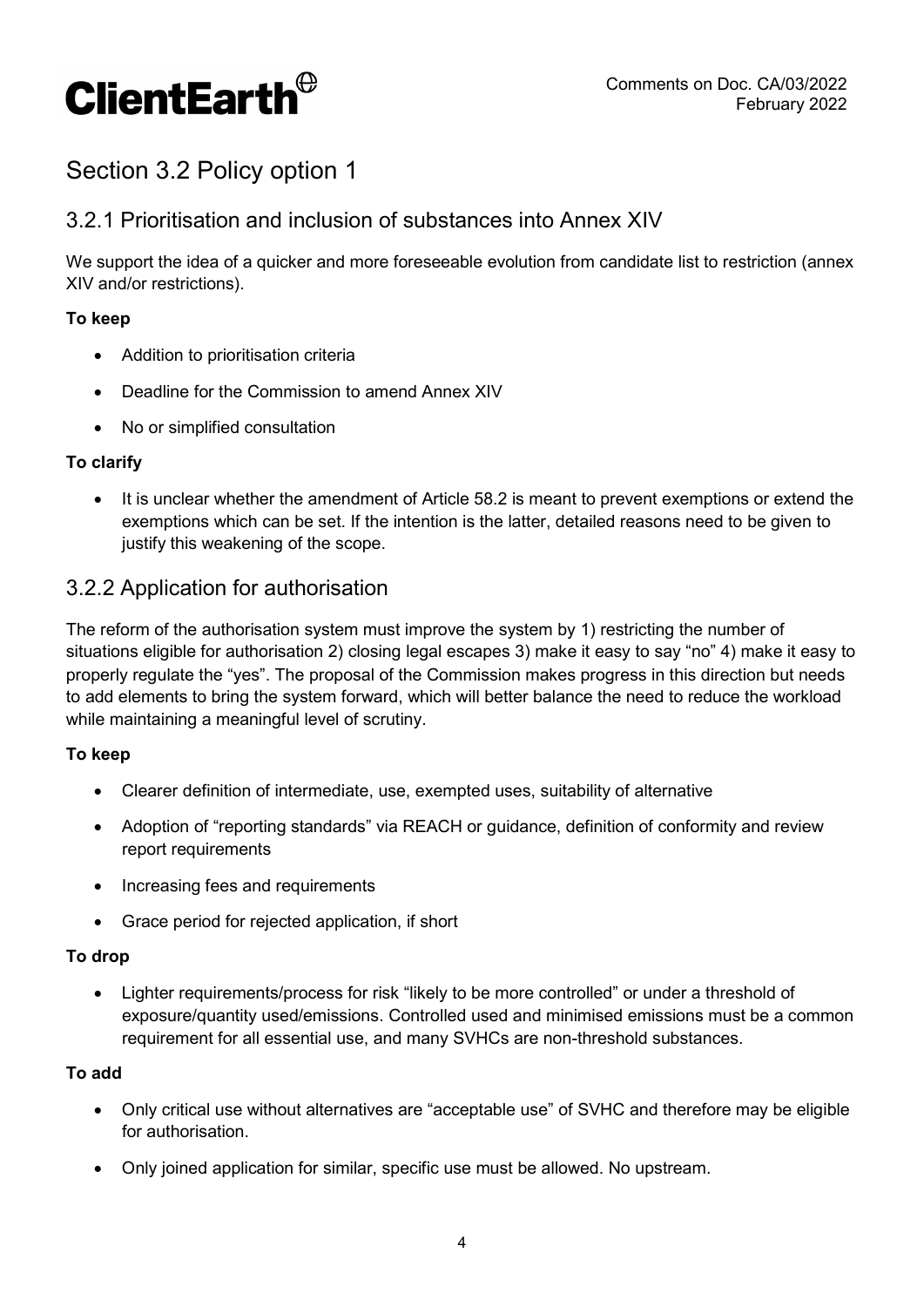# **ClientEarth**<sup>®</sup>

 There should be only one route for authorisation, submitted to the following conditions: critical use without alternatives, risk minimised, detailed and reliable substitution plan showing credible effort to substitute quickly. The requirement to submit a socio-economic assessment must end – it is structurally unfit to require companies to consider wide societal impact and the individual impact on the company may be considered as part of the substitution plan (economic feasibility). The role of SEAC would be refocused on alternative and substitution plan assessment, which would require an adaptation of the composition.

# 3.2.3 Evaluation of applications for authorisations and opinion making

The necessity for a more formal check of the eligibility of some uses for authorisation is manifest, but it is not for a more formal intervention of the forum. A clear identification of what causes enforcement issues is needed to confirm that a change in the role of the forum is the solution.

#### To keep

Formal (and stricter) completeness/conformity check

#### To drop

- The forum considers both the feasibility, "doability" of an obligation and its enforceability per se, the capacity to check whether there is compliance. In authorisation, the risk management measures are proposed by the company itself which should address the feasibility. On the enforceability:
	- $\circ$  The Commission is not clear on what are the problems, and therefore if the forum would be the adequate solution
	- $\circ$  Most of the issues are systematic, and should therefore be solved as such rather than by a case-by-case approach.

#### To add

- The completeness check should verify:
	- o Whether the substitution plan is clear and helpful for the assessment (a similar approach to what is proposed for the exposure scenario).
	- $\circ$  Whether the use was considered earlier (modalities to defined) as non-critical or is not acceptable because an alternative for similar uses came to the knowledge of ECHA after the placement on the candidate list.

## 3.2.4 Decision-making process

We agree that the deadline should be extended to 6 months, but it is also crucial to add a compulsory deadline for the final decision.

## 3.2.5 Review of granted authorisations

We fully support the proposals of the Commission.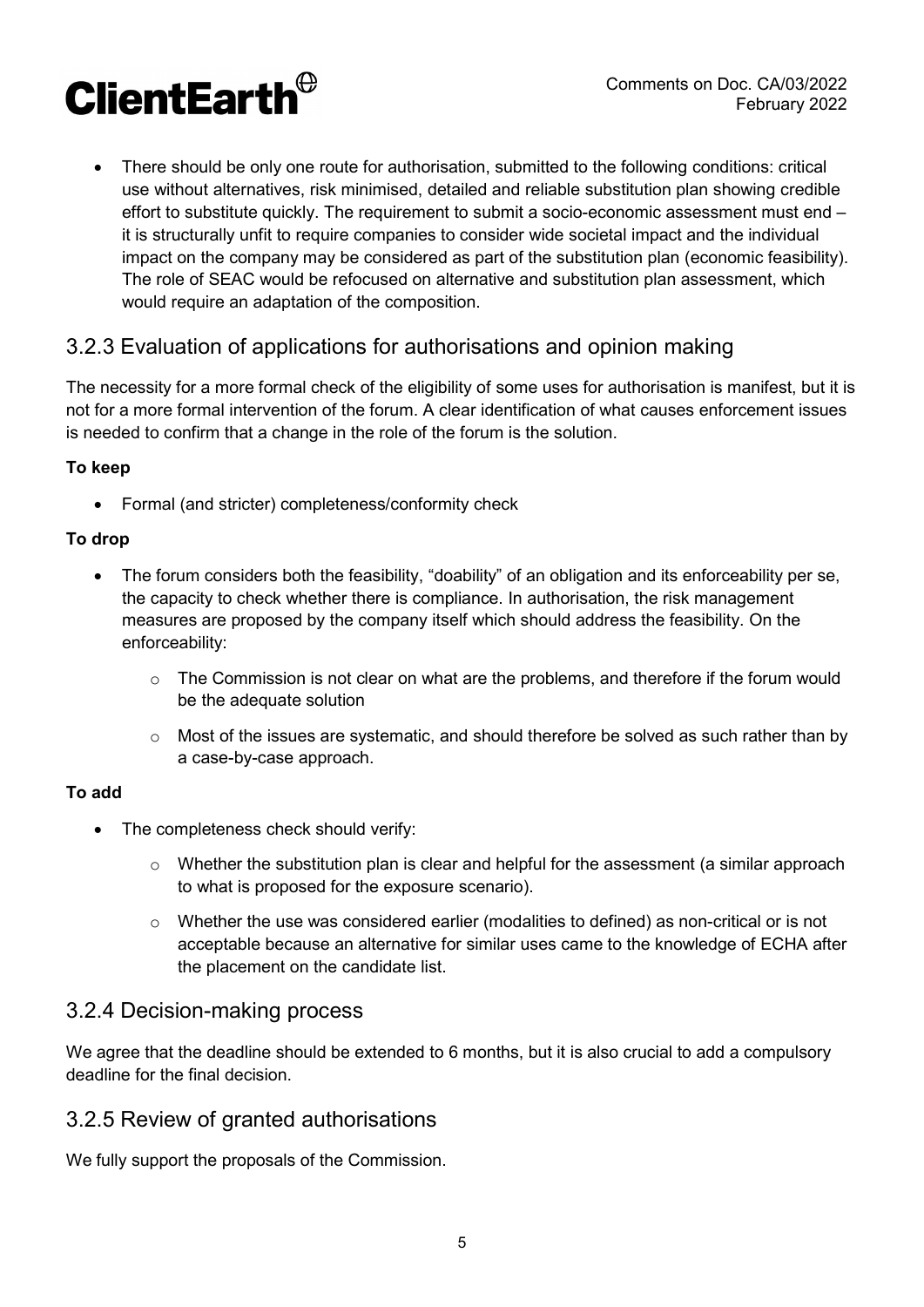

## 3.2.6. Short discussion on restriction process under Option 1

Opportunities that must be seized are missed in the current proposal, which therefore needs to be reviewed.

#### 3.2.6.1 Restriction process under REACH art. 68.1

#### To add

• Reform of 68.1

Article 68.1 Restrictions will have an essential role to play in the future as showed by the list below. Making the process less heavy for the member states must be a priority. It is a massive and unacceptable gap in the current proposal.

Article 68.1 restrictions will be needed for:

- Non-classic risk<sup>1</sup>, such as those caused by microplastics the reference to the set list of end-points (CMR, and in the future EDC, PBT) by Article 68.2 does not allow actions for the risk that do not neatly fit those categories.
- Very wide groups of substances even though it is not a requirement of Article 68.2, it has been so far interpreted as a tool to address classified or listed substances (rather than those "meeting the criteria" to avoid contentious discussion on the whether this condition is fulfilled). Wide group of substances generally contain both substances that are, and are not classified/listed;
- "Emerging risk" defined as "generally, those that have a high degree of uncertainty regarding the probability of occurrence and the amount of potential loss or harm"<sup>2</sup> ), for example those potentially caused by non-classified or listed substances, or those classified as category 2;
- Risk by substances not classified/listed, because not yet classified and listed knowing that starting with this would delay the restriction too much - or breakdown products.
- Situations not covered by Article 68.2 Consumer products and category 2 CMRs, EDCs etc, Industrial use, contamination (non-intentional use), or group of substances for which there is a wide combination of situation (intentional, non-intentional, industrial, consumer, etc) that gains to be addressed by one measure for consistency and avoiding waste of resources;
- Situations hard to cover by Article 68.2 Substances in article from a wide variety of sectors that would gain to be addressed together, but are too complex to handle under Article 68.2.
- Situations that could be addressed by Article 68.2 but are not prioritised by the **Commission**

 $\overline{a}$ 1 As described in Section 0.10 of Annex I "In relation to particular effects, such as ozone depletion, photochemical ozone creation potential, strong odour and tainting, for which the procedures set out in Sections 1 to 6 are impracticable […]"

 $^2$  Science for Environment Policy, Identifying emerging risks for environmental policy, Future Brief 13, 2016,p. 5 as reported in UBA, Advancing REACH: Strengthening control of emerging risk, 132/2021.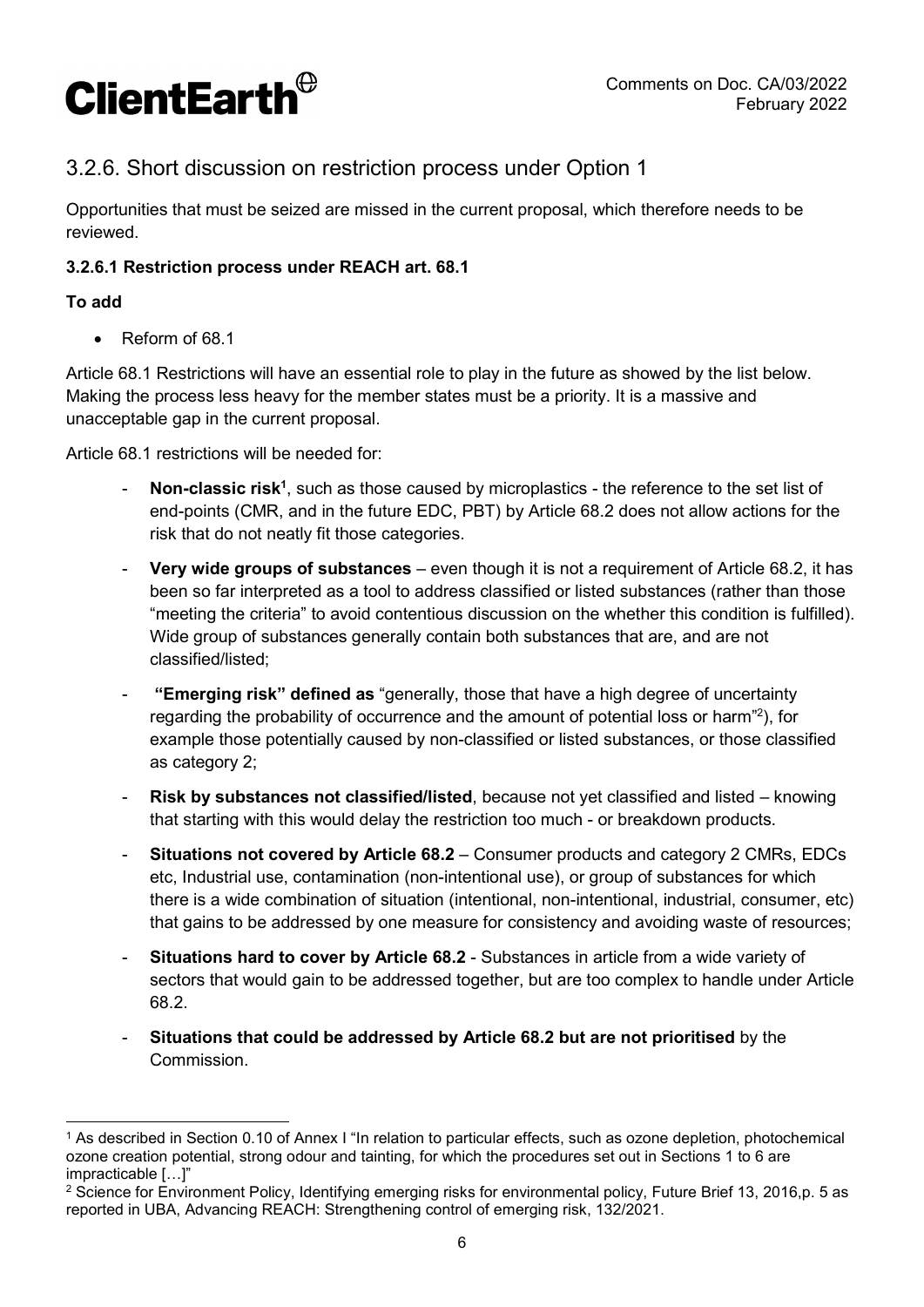

The following changes are needed:

- Set a non-constrictive common vision of what justifies an EU restriction, for dossier submitters to refer to rather than building everything case by case. This could be done by having a common goal – the minimisation of emissions and by setting the trigger for restriction as "unacceptable uses of substances of concern".
- Allow for a more qualitative assessment of the risk and the proportionality, closer to the regime applied today for non-threshold and PBT substances (with possibility to take adequate control into account in the derogations/transition periods).
- Strengthen the political willingness and capacity to adopt broad restrictions (grouping, cross-sectoral uses) by adding an explicit preference for this approach in the text.
- Strengthen the political willingness and capacity to adopt precautionary measures by anchoring the right to do so in the text and the method on how to do so in the annexes (and later, guidance) – for example by clarifying in Annex I the way to assess emerging risks and their consequences.
- Re-focus the role of the Committees on support rather than censure, and on the scrutiny of the proposed derogations. Clarify the difference between the role of SEAC and the role of the Commission, and the respective roles of RAC/SEAC.
- Create a fairer share of burden between authorities and companies: obligation for the companies to notify information on use from the entry on the register of intention without which no derogations can be granted, power to the member states to ask questions directly to companies (investigation power), criteria set in the text for eligibility to derogations (critical use without alternative, risk minimised)
- Abandoning the strict separation of Restriction and Authorisation

A more connected use of the two processes could benefit the system in two ways:

- Adopting a restriction in parallel when needed would help creating a level playing field for imported product
- Some uses which analysis block the restriction process could be sent to authorisation (with strict deadlines) under strict eligibility conditions and deadlines.

This would require an amendment of Article 58.5 among others.

#### 3.2.6.2 Restriction process under REACH Art. 68.2

We strongly support the double extension of article 68.2, to professional use and EDC, PBT, vPvB, PMT, vPvM (and later to neurotoxicants and immunotoxicants).

The process to handle requests for transition periods and derogations must be clarified.

REACH should include an obligation for the Commission to present an annual plan on the proposal and adoption of 68.2 restrictions.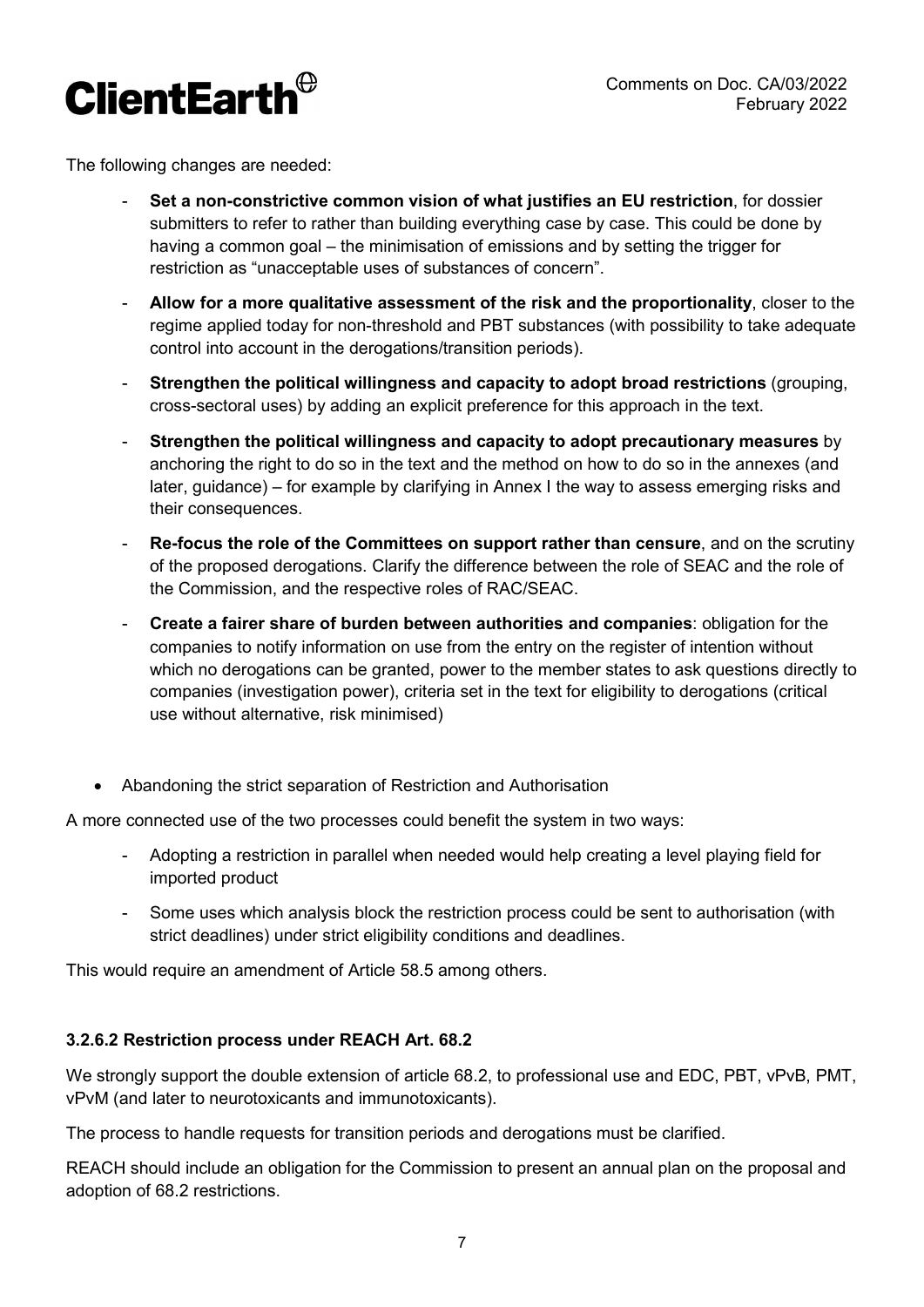

# 3.3 Policy Option 2: Merge the authorisation and restriction processes

## 3.3.1 Restriction under REACH Art. 68.1

See comments above on art 68.1.

The Forum already has the possibility to give an advice, and is consulted in the majority of case. The Commission is not clear on why making this possibility an obligation would bring an added value. Considering the additional burden on authorities and the process, the added value must be important and manifest.

### 3.3.2 Restriction under REACH Art.68.2

### 3.3.2.1 Restrictions following GRA

The extension of GRA is highly welcome, but the complex, multi-layer system of derogations imagined, without safeguards and eligibility criteria, creates the risk of lowering the scrutiny without lightening the workload for public authorities.

#### To keep

The idea of a more agile set of regulatory tools to use for substances on the candidate list

#### To drop

- Making candidate listing a compulsory pre-step for art. 68.2 (which seems suggested in p.18 section 3.3.2.1
- The adoption of a RoHS like system, because:
	- $\circ$  RoHS is known for killing incentive to develop alternatives, it has worked only to address low hanging fruits.
	- $\circ$  It would amount, in the context of REACH, to transferring the most contentious and difficult cases to the Commission. The workload associated with those cases was linked to their contentious aspects and vague information base. Lowering the scrutiny and taking away the safeguards (the proposal does not specify the conditions to which these derogations would be submitted) would therefore potentially raise the workload and length of the process by making it even more contentious.

#### To add

- An obligation to notify information from the register of intention or PACT for companies, and the power for ECHA to ask questions directly to the companies to inform the Commission's proposal
- The possibility to include longer transition periods for some uses from the outset is sound but conditions for eligibility must be set in the text.
- In case of a critical use where it is still unclear whether there is no alternative or if the risks are minimised, the restriction could send back to authorisation, with deadlines.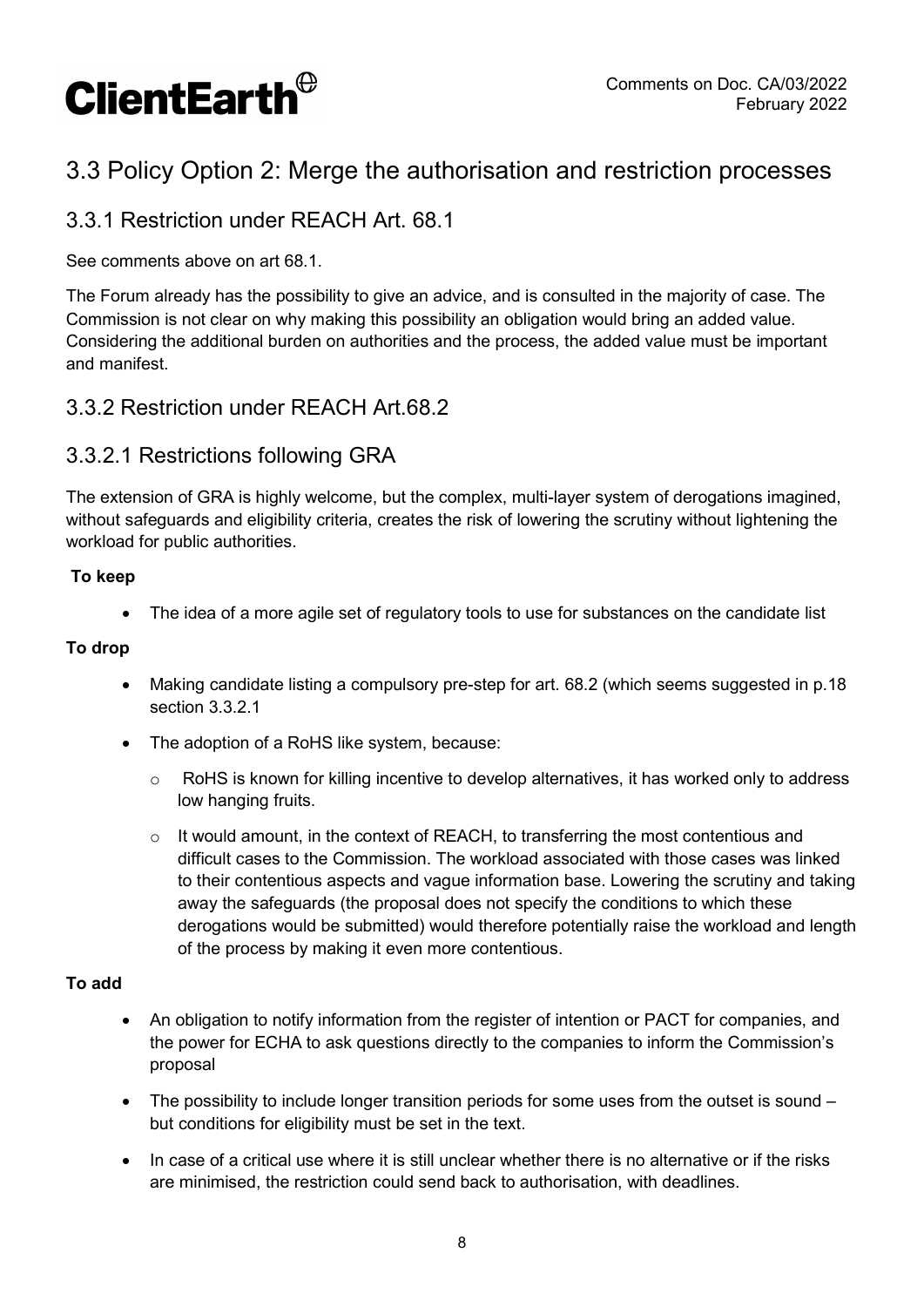

# 3.3.2.2. Restrictions for SVHC

The entry on Annex XIV is already a general restriction of consumer, professional and consumer uses. Replacing this process by Art 68.1 restriction would make it considerably heavier. Replacing it by Art 68.2 extended to industrial use amounts to changing only the derogation process. We agree with the idea of having a more consistent approach to what is an unacceptable use for SVHCs and non SVHC restrictions. This is why we proposed in option 1 to have only one route for authorisation (critical use without alternative, with risk minimised and substitution plan, no SEA) and similar conditions for restrictions.

However, we oppose the derogation system proposed by the Commission:

#### To keep

 The idea that when sufficient information is available on the use, the Commission/Member States can propose longer transition period for some uses in the SVHC or non SVHC restriction (if these exceptions are submitted to eligibility criteria – critical use without alternative and with risk minimised)

#### To drop

 Generally applicable (joint) derogations, which proved to be killing incentive to substitution in RoHS and which would simply transfer the most contentious cases to the Commission without scrutiny and without, as now proposed by the Commission, criteria for eligibility/safeguard set.

It would be deeply non-sensical to reduce the scrutiny for the hardest cases and to keep it (RAC and SEAC + criteria) for the easiest cases (individual authorisation) as currently proposed by the Commisison.

• Individual authorisations – should not be allowed or only exceptionally allowed, as it is highly improbable that a critical use without alternative would be filled by one company only across the EU. Joined applications for similar specific uses should be the norm and would avoid the workload now created by multiple similar AfAs.

#### To clarify

 Article 68.2 is open to substances that "meet the criteria" for CMR, and in the future other properties. It does not require a classification under CLP or a candidate listing. The Commission must commit to not limit 68.2 restriction to substances already listed/classified, and even more must commit to not wait for substances classified under CLP to get on the candidate list to consider them for restrictions – which would create undue delays.

# 3.4 Policy Option 3

When a problem is truly complex – as the conversion of the chemical economy – one needs as many tools as possible to solve it. Authorisation, if refocused and strengthened, has a role to play – particularly considering its capacity to establish scrutiny on sectoral uses, which requires information the restriction process often cannot unveil.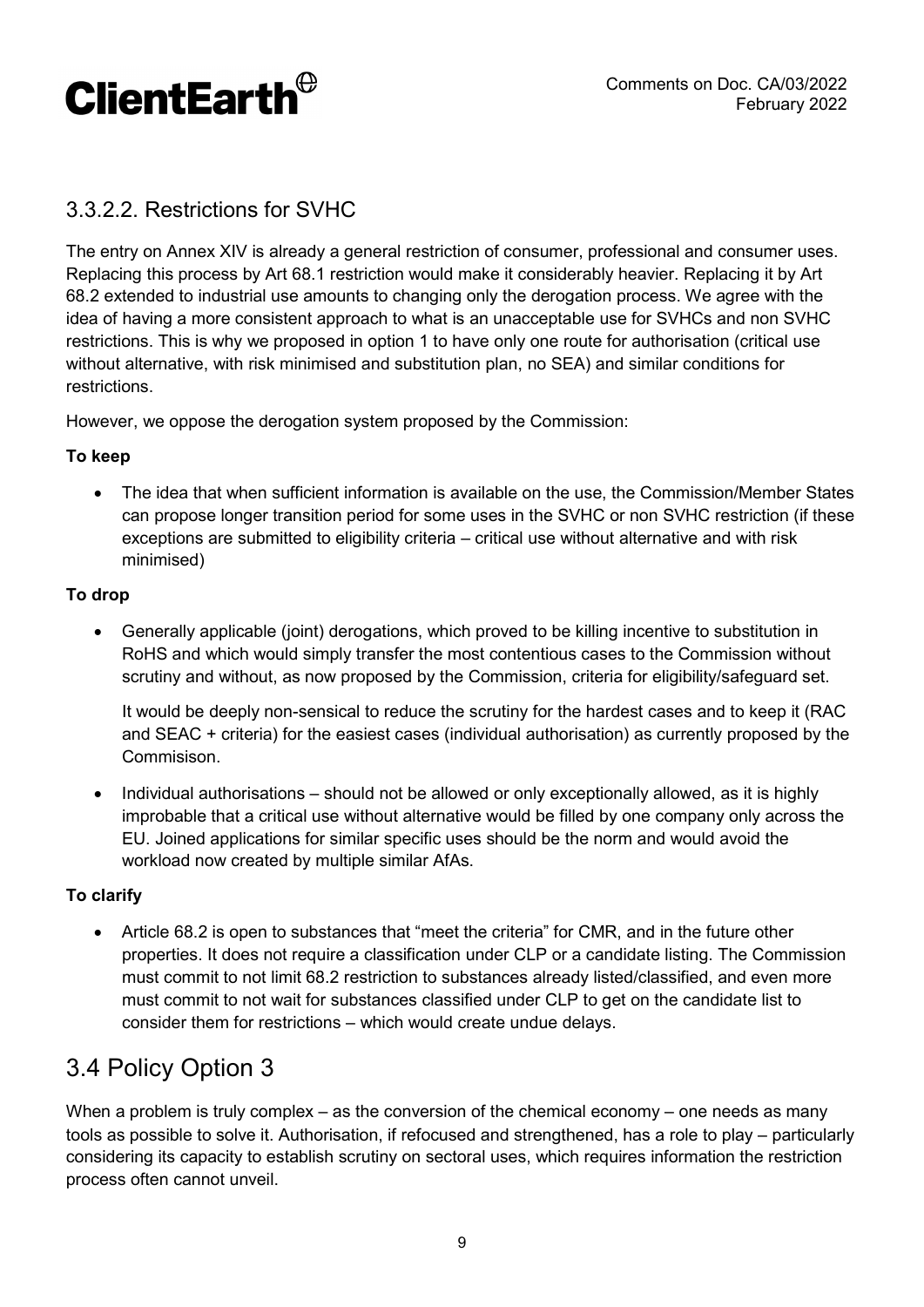

The substitution effect of the candidate list will be reduced if not linked to a foreseeable regulatory action. Worker law, that grew in effectiveness from the fear of a submission to REACH authorisation, might be weakened. In any case IED and worker law cannot, as REACH authorisation, create sectoral regimes for all SVHC uses – not create a strong incentive to phase out or exclude non-essential uses.